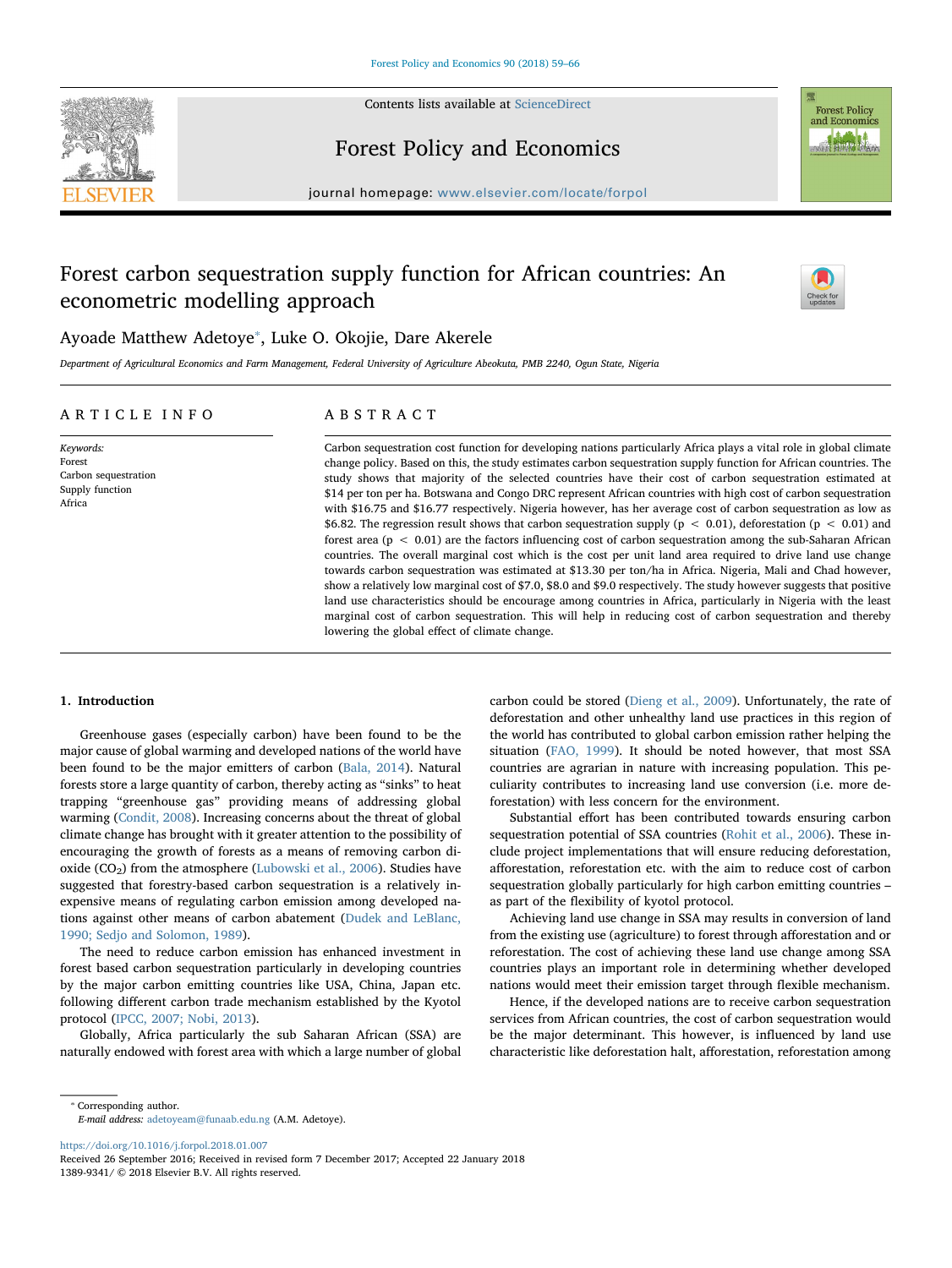#### others (Nobi, 2013).

Therefore, the study seeks to estimate carbon sequestration supply function in SSA by estimating the marginal cost required per unit land area in driving land use towards carbon sequestration among the selected SSA countries, and discuss the implications of the estimated cost in relative to carbon market participation and climate change policy.

#### 2. Literature review

#### 2.1. Methodological review

There have been three main approaches used in estimating cost of carbon sequestration: "bottom-up" engineering models, sectoral optimization studies, and econometric models. According to Dempsey et al. (2009) these different cost estimation methods do not provide consistent cost estimates of forest-based carbon sequestration. It is important to understand the effects of the calculation method on the final results before accepting the cost estimates provided by any study.

Although, each of the three cost estimation approaches are concerned with measuring opportunity costs – what the landowner gives up when he or she converts land from a non-forest use such as agriculture to forest. Bottom-up and sectoral optimization methods measure these costs as the lost profits from the original use (e.g., agriculture) plus costs of establishing trees. Econometric approach, on the other hand, are based on how landowners actually respond to incentives they face in the market place.

As examined by Richards (2004), bottom-up engineering models generally use regional average land prices or land rents to estimate the opportunity cost of converting land from the existing use to another (Dudek and LeBlanc (1990); Moulton and Richards (1990); New York State (1991); Richards et al. (1993); Richards, 1997; Sedjo and Solomon (1989); Van Kooten et al., 1992). These values measure the foregone profits from agricultural production. Usually, the calculated opportunity cost is combined with the conversion costs for moving land from agricultural to forest use, and this becomes the total opportunity cost of the land. Total costs are expressed on an annual basis and divided by an annualized measure of carbon sequestration to obtain the cost per unit of carbon sequestered (or the average cost of carbon sequestration) based on this, the engineering method has advantages of using observable information and transparency of the calculations. However, a downside of the engineering method, and a likely source of the differences in cost estimates provided by the engineering method compared to the econometric approach, is the inability to account for unobservable factors affecting landowner decisions.

The sectoral optimization models typically combine market models of agriculture and forestry and account for the interaction between the two sectors (Adams et al., 1993; Alig et al., 1997; Sohngen and Mendelsohn, 2003). Like engineering models, optimization models are not able to account for unobservable cost and benefits to landowners, however, they do account for the increase in scarcity and, therefore, returns to agricultural land as more land is converted to forestry.

However, the econometric carbon sequestration cost studies analyse data from actual land-use changes with the goal of identifying the relationship between land-use choices and relative returns in the forestry, agricultural, and other land sectors (Stavins and Richards, 2005). Based on this, the econometric calculation method removes a level of uncertainty that is found in many engineering models, leading in principle to more realistic predictions of how landowners will behave. Because they are based on actual historical data, these models can implicitly capture such factors as landowner uncertainty in the face of irreversible investments, non-monetary returns to landowners from forest and agricultural uses of land, liquidity constraints, and other private or market costs or benefits (Lubowski et al., 2006). In addition, the survey based study by Van Kooten et al. (2002) demonstrates why the unobservable incentives that are captured in the econometric method are so important.

Hence, the econometric approach produces higher cost estimates than both the engineering and optimization methods. The most likely reason is that the econometric approach can account for a number of factors that affect land-use decisions in practice, but which are difficult to measure explicitly and include in engineering and optimization models. Several studies have considered the use of econometric approach as a suitable approach to estimating cost of carbon sequestration (Kerr et al., 2001; Newell and Stavins, 2000; Plantinga et al., 1999, and Stavins, 1999).

#### 2.2. Theoretical framework

Producers who desire to earn profits must be concerned about both the revenue (the demand side of the economic problem) and the costs of production. The relevant concept of cost in this aspect is "opportunity cost." This is the value of the next best alternative use of a resource (i.e. land). It is the value sacrificed when a choice is made. The motive for land use diversification among land owners is that of profit maximization utility. The theoretical tools that explains this are utility functions and budget constraints i.e. every producer will wish to maximize profit subject to resource constraint i.e. available land area. For a landowner to shift from one form of land use to another, his aim will be to get higher profit subject to his limited resource.

According to Nobi (2013), let  $A_0$  be the total land supply which the landowner can use in conventional agriculture or in carbon sequestration. It is assumed that every landowner is profit motivated. So, given the available land, they will decide how much land to use in conventional agriculture and for carbon sequestration while the total supply of land is fixed. Then, the objective function of a firm or land owner is to maximize the following profit function (Π) subject to total supply of available land  $(A<sub>0</sub>)$  (Appendix A).

For a landowner to achieve profit maximization, the marginal net returns of land use in both sectors (agriculture and carbon sequestration) needs to be equal, this is achieved by taking the first derivative which is the necessary condition i.e. First Order Condition (FOC) derived from the Lagrangian which is the marginal return of land use (Appendix A).

That is any firm or landowner will allocate his/her land use in agriculture and in carbon sequestration project in such a way that the marginal net return/profit is equal to ?? in both sectors (Appendix A).

#### 3. Methodology

#### 3.1. Modelling carbon sequestration supply function

The cost of carbon sequestration in carbon reduction project mainly depends on the opportunity cost of land, costs of maintenance, transaction and plantation. Deveny et al. (2009) has made it known that except for the opportunity cost of land, the other costs involved in land use change conversion towards carbon sequestration are negligible, and it considered all other costs as transaction cost (like growing and protecting a forest, human labour cost and machinery) which is estimated only 13% of the project cost.

In addition, the cost function has some exogenous determinants like Clean Development Mechanism (CDM) projects and Per-Capita Gross Domestic Product [GDP]. The GDP was converted to international dollars using Purchasing Power Parity (PPP). Carbon sequestration potential could, in theory, be very significant in terms of the CDM. If there is a CDM project in a country it will affect the rate of carbon sequestration and thereby influencing the cost of carbon sequestration (Cédric et al., 2007). This is because the presence of a CDM projects in a developing country implies that more lands are used in favour of CDM project which will increase the cost of carbon sequestration. Per Capita GDP (in PPP) is the indicator of economic growth and development and hence an indicator of carbon dioxide emission (Kaya, 1990). Economic growth and emission are positively related. Higher economic growth